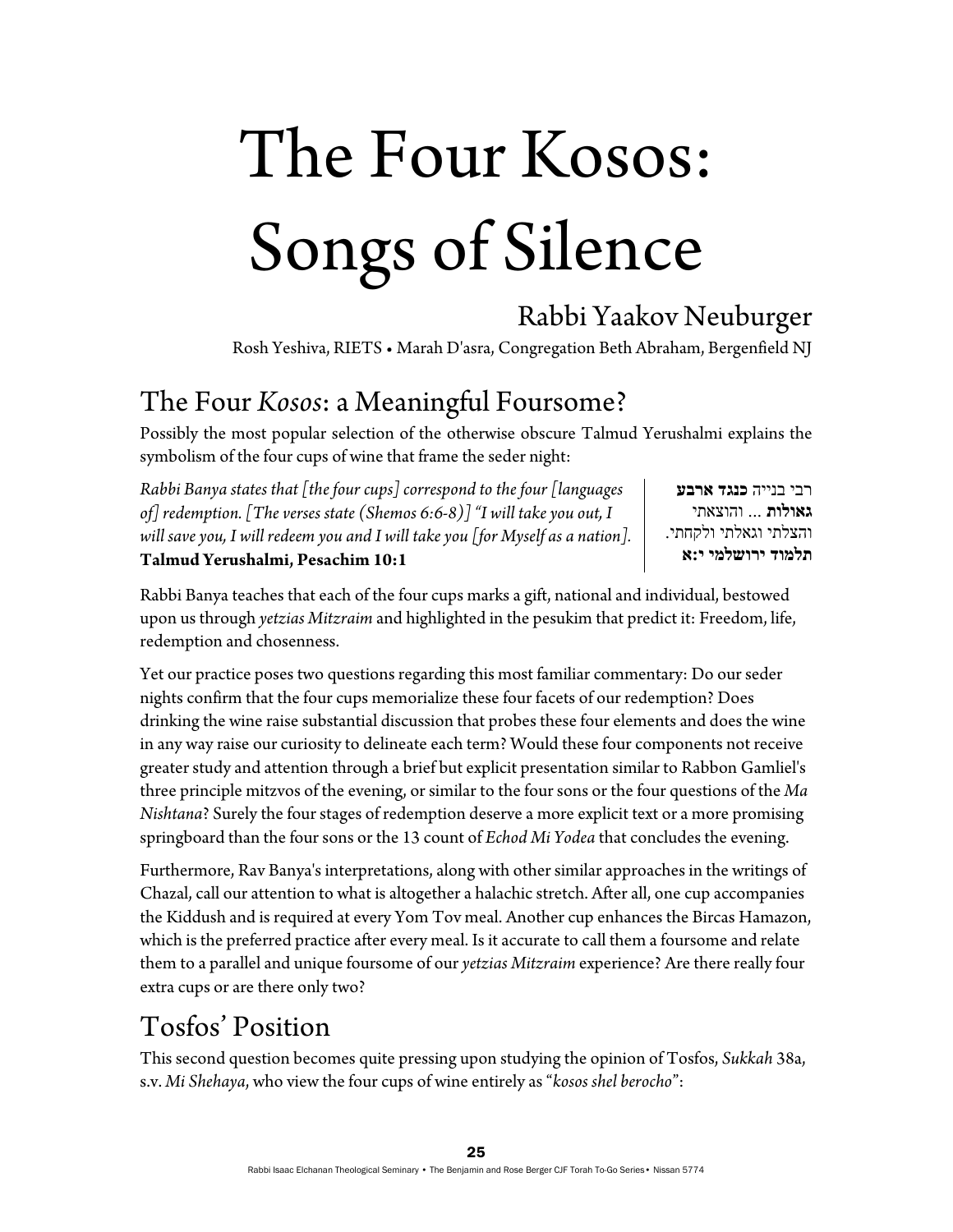*It seems from here that women are exempt from reciting Hallel on Sukkos and Shavuos because it is a time-bound positive mitzvah. Although the Gemara implies that women are obligated in the four cups of wine on the first nights of Pesach, and the rabbis ostensibly only instituted the four cups to enhance the recitation of Hallel and Maggid, Hallel of Pesach is different because it commemorates the miracle and [women] also were part of the miracle.* 

משמע כאן דאשה פטורה מהלל דסוכות וכן דעצרת וטעמא משום דמצוה שהזמן גרמא היא אע"ג דבהלל דלילי פסחים משמע בפרק ערבי פסחים (דף קח.) דמחייבי בד' כוסות **ומסתמא לא תיקנו ד' כוסות אלא כדי לומר עליהם הלל ואגדה** שאני הלל פסח דעל הנס בא ואף הן היו באותו הנס.

**ולא הבנתי דבר זה דלא שייך**

**גבורות ה' ס' מח**

**שיהיה מוציא את אחרים בד' כוסות** דמאי שנא ממצה ומרור דכמו שאין יכול להאחד להוציא את האחר במצה ובמרור כך אינו יכול להוציא בד' כוסות **דמצוה דרמיא עליה הוא**.

 A "*kos shel berocho.*" is a cup of wine used to enhance specific berochos or mitzvos, for example, the *kos* of Kiddush or the *kos* under a *chupah* (wedding canopy). Tosfos similarly understand the four cups at seder night to be *kosos shel berocho*, each one augmenting a mitzva of the evening: Kiddush, *sipur yetzias Mitzrayim*, Bircas Hamazon and Hallel.<sup>1</sup>

We understand this to be Tosofos' position because they say elsewhere (*Pesachim* 99b s.v. *Lo Yifchesu*) that the halocho does not require every participant to drink the wine. As the leader of the seder drinks the wine, the obligation to drink that cup is fulfilled and each participant can personally opt out, having fulfilled their obligation vicariously. Would Tosfos hold that there is an independent rabbinic obligation to actually drink the wine, similar to the obligation to ear marror in our time, then they would have to insist on every individual drinking his or her own cup.

Our practice does not follow this position of Tosfos.2 Maharal writes that he was baffled by the opinion of the Tosfos that the *kosos* are not mandated as independent mitzvos:

*I don't understand this idea because it is impossible that one person can fulfill the mitzvah of the four cups on behalf of others. How is this different from matzoh and marror? Just as one cannot fulfill matzoh and marror on behalf of others, so too one cannot fulfill the four cups because it is a mitzvah incumbent on oneself.*  **Gevuros Hashem no. 48** 

# Rambam's position

Rambam clearly does identify two distinct aspects of the four cups. The first is to add greater festivity and joy to the celebration of our freedom in a manner not unlike a celebratory party. The second, like Tosfos, to enhance the mitvos of the evening by reciting them with a cup of wine in hand.

Thus, in fulfillment of the first aspect of the four cups, the Rambam writes:

*In each generation, one must present oneself as if one is personally leaving the bondage of Egypt …* 

בכל דור ודור חייב אדם להראות את עצמו כאילו הוא בעצמו יצא עתה משעבוד מצרים ... לפיכך

 1 R. Chaim Soloveitchik inferred this idea from a comment of Tosfos, *Pesachim* 99b, s.v. *Lo Yifchesu*. See *Haggadah Shel Pesach Mibeis Levi*, pg. 104. 2 *Shulchan Aruch*, *Orach Chaim*, *Siman* 472.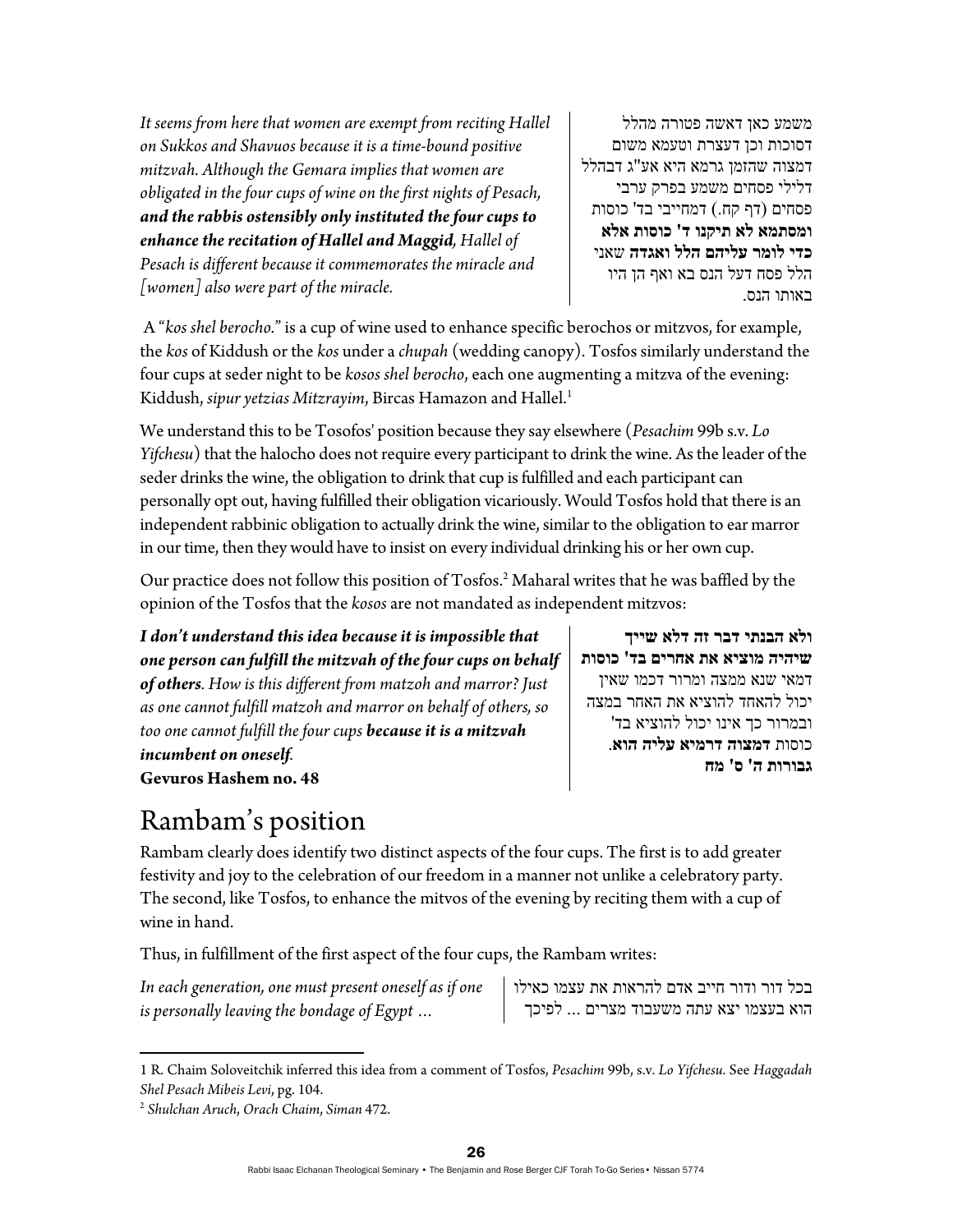*Therefore, when one eats on the night [of the seder], one must eat and drink in a reclined manner like a free person and each person, whether man or woman, must drink that night four cups of wine.* 

#### **Rambam, Hilchos Chametz Umatzoh 7:6-7**

כשסועד אדם בלילה הזה צריך לאכול ולשתות והוא מיסב דרך חירות וכל אחד ואחד בין אנשים בין נשים חייב לשתות בלילה הזה ארבעה כוסות של יין. **רמב"ם, הל' חמץ ומצה ז:ו-ז**

The Rambam obligates every participant to drink from them and juxtaposes this mitzvah with the biblical duty, incumbent on every generation, to view themselves, on seder night, as newly redeemed and celebrating newly found freedoms. Additionally, Rambam, *Hilchos Chametz Umatzoh* 7:9, assigns to each *kos* a specific part of the Haggadah and rules that if one drinks all four cups at once, without spreading them through the seder, one will have duly rejoiced but in so doing, only fulfilled one aspect of the four cups.

The rule that to fully accomplish the mitzvah of the four cups one needs to spread them out over the mitzvos of the seder is found in the Talmud Bavli, *Peaschim* 108b. The Talmud Bavli further points out that if one drinks a wine concentrate unfit for general drinking before it was diluted properly, then one has satisfied the mitzvah of making Kiddush. However, by drinking wine that would not appear at a festivity, one has not yet celebrated his freedom in the manner required by Chazal.

In other words, Rambam understands that Chazal wove together both the independent obligation to drink four cups with the four separate cups of wine that strengthen the fulfillment of four separate mitzvos of the evening. The two parallel obligations add different observances of the quality of wine and the timing of the cups. Accordingly, the four cups are meaningful beyond the mitzvos that they support. This additional meaning, in Rambam's view, is to celebrate our freedom anew. According to Rabbi Banya, the purpose of this aspect of the four *kosos* is to recall the four stages of our redemption.

## *Kos Shel Berocho*

Does Rabbi Banya's explanation of the four *kosos* fit with Tosfos' opinion? Can one assume that the four *kosos* are all the ordinary *kosos shel berocho* that we find on many occasions, and still see a message in each *kos*? Whether we follow Tosfos or Rambam, the four cups may help us understand the idea of a *kos shel berocho* as we practice it so often throughout the year.

Indeed, it seems to me that our familiarity with the *kos shel berocho*, seeing it every Shabbos at Kiddush and every Motzai Shabbos at Havdalah, twice at every *chupa* and at every *Sheva Berochos*, has left it largely unexplored. How does the presence of wine at a bris or at a wedding enhance the event? When Chazal (*Peaschim* 106a) taught us "*zochreihu al hayayin*," to announce the sanctity of Shabbos with wine in hand, what did they want us to understand, express or experience that is not captured by the text?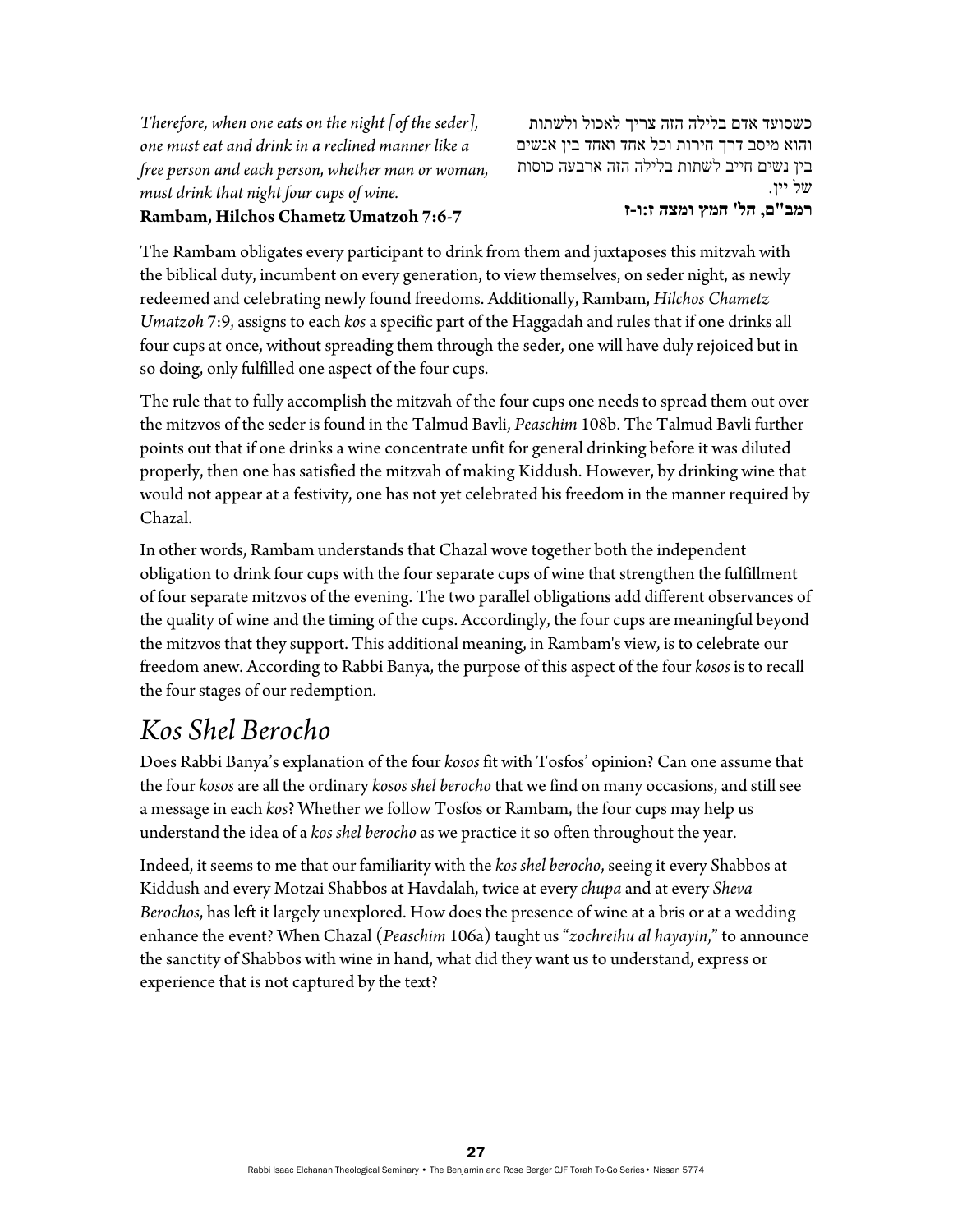Our curiosity should be further piqued as we recall the many ways in which Chazal ask us to celebrate the very cup of wine. It should be cleaned and filled full with untouched wine, received in two hands, held in the right, raised and focused upon, and finally, allocated lovingly.<sup>3</sup>

The *Machzor Vitri*, born out of the bais hamedrash of Rashi, in his discussion of the four *kosos*, advances the Gemoro's phrase (*Berochos* 35a) "*ein shira elo al hayayin*—there can be no song without wine." Whereas many of the Chachmei Ashkenaz<sup>4</sup> and the Maharitz Gayis, Hilchos *Kiddush*, as well attach this phrase to Kiddush and Bircas Hamazon, it becomes particularly instructive in the context of seder night. After all, there is the full Hallel, the Hallel Hagadol (the extended Hallel at the end of the seder), *Nishmas*, the closing piyutim, the Birchas Shir (the closing berocho of Hallel), the matzoh and the Torah of young and old, but apparently without the wine all of these songs are incomplete.

The phrase "*ein shira elo al hayayin*" has its root in the *nesachim*, the wine libations in the Bais Hamikdosh. There, too, are the songs and the symphony of the Leviim, the majesty of the *bigdei kehuna* (the priestly garments) and the surreal sense of Hashem's presence. What could the wine possibly add to the song?

Perhaps that is precisely the idea to which we are directed. There is the song that cannot be expressed. In fact, what words could we put together that would express our appreciation for the promise of freedom (*vehotzeisi*), for being snatched from oppression and death (*vehitzalti*), for the catharsis of redemption (*vegoa'alti*) and for the dreams of nationhood (*velokachti*)? The cup of wine simply reminds us that there are sublime songs that are present, songs that would be terribly diminished by the limitations of the human tongue.

Perhaps Chazal understood that every sacrifice brought in Mikdash, from those that inspire introspection, achieve forgiveness and reconnect one to Hashem to those that create the daily discipline of the Mikdash ritual, speak to the privilege of housing Hashem's presence in this world. Now, would any imaginable lyrics capture that?

Similarly in our own lives the appreciation of the gift of Shabbos, its access to sanctity and to the spiritual moment, its refreshing disconnect and familial reconnect, finds much greater expression for us in the soulful music of Kabolas Shabbos than in any liturgy that we could pen. Hence Chazal established "*zochreihu al hayayin*." So too, the bris and the *chupa*, events that are rich with legacy and promise, memories and aspirations challenge us to find the words that would do justice to our thoughts and emotions. The silent cup of wine reminds us of the great songs that silently reverberate in our hearts.

I believe that this insight can be found in a midrash that records a discussion about a feast that takes place in the future, where Hashem celebrates the accomplishments of His children:

*Hashem will one day prepare a feast for the righteous on the day that He provides kindness to the descendants of Yitzchak. After they eat and drink, they will give Avraham* 

עתיד הקדוש ברוך הוא לעשות סעודה לצדיקים ביום שיגמל חסדו לזרעו של יצחק. לאחר שאוכלין ושותין נותנין לו לאברהם אבינו כוס של ברכה לברך,

 <sup>3</sup> *Shulchan Aruch*, *Orach Chaim*, *Siman* 183.

<sup>4</sup> See Tosafos, *Pesachim* 106b, s.v. *Mekadesh*.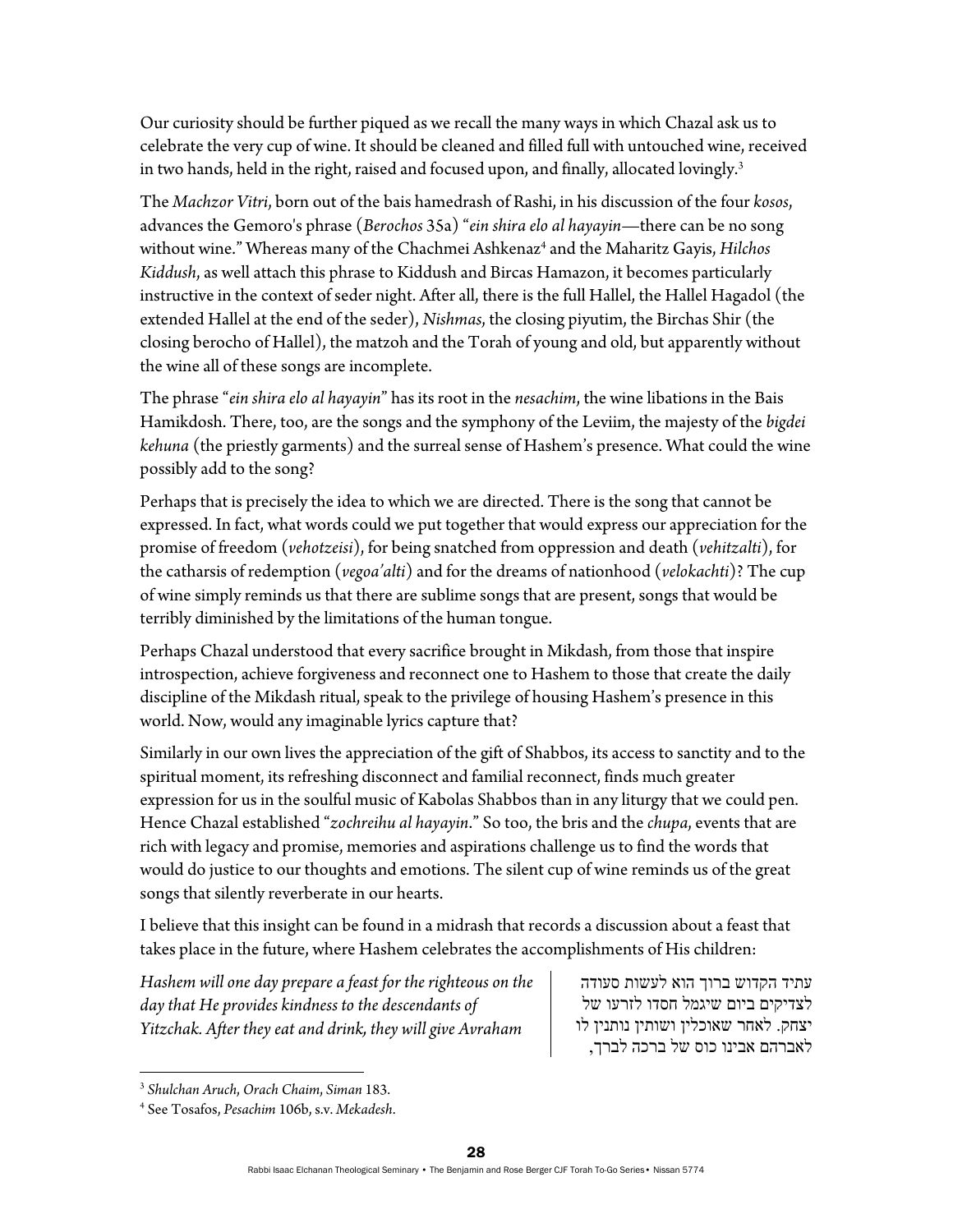*Avinu a cup of wine to recite [Birkas Hamazon]. He says: I will not recite it because I begot Yishmael. They say to Yitzchak, "Take the cup and bless." He says, I will not recite it because I begot Esav. They say to Ya'akov "Take the cup and bless." He says, I will not recite it because I married two sisters and the Torah would later prohibit that. They say to Moshe, "Take the cup and bless." He says, I will not recite it because I did not merit entering the Land of Israel during my lifetime or after death. They say to Yehoshua, "Take the cup and bless." He says, I will not recite it because I never merited having a son … They say to Dovid, "Take the cup and bless." He says, it is appropriate for me to bless, as it states, "I will raise the cup of salvation and I will call out with the name of Hashem."* 

ואומר להן: איני מברך, שיצא ממני ישמעאל. אומר לו ליצחק: טול וברך! אומר להן: איני מברך, שיצא ממני עשו. אומר לו ליעקב: טול וברך! אומר להם: איני מברך, שנשאתי שתי אחיות בחייהן, שעתידה תורה לאוסרן עלי. אומר לו למשה: טול וברך, אומר להם: איני מברך, שלא זכיתי ליכנס לארץ ישראל לא בחיי ולא במותי. אומר לו ליהושע, טול וברך! אומר להן: איני מברך, שלא זכיתי לבן דכתיב יהושע בן נון נון בנו יהושע בנו. אומר לו לדוד: טול וברך: אומר להן: אני אברך, ולי נאה לברך, שנאמר כוס ישועות אשא ובשם ה' אקרא. **פסחים קיט:**

### **Pesachim 119b**

In the conversation, each points to their personal vulnerability and finds themselves unworthy of taking the lead. It is only when Dovid proclaims "*kosyeshuos eso*, I will take the cup of salvation," reciting his Birkas Hamazon with his *kos shel berocho* in hand, does he brings the meal to a thankful conclusion. In so doing, Dovid, the master lyricist of all time, showed that with a raised cup of wine in hand, perhaps giving recognition to the humbling abject shortcomings of our language, one can sometimes soar beyond human weaknesses.

# A Closing Thought

I believe there may be another way to read this midrash. Avraham will refuse to lead the song as he is consumed with the pain of fathering Yishmael; Yitzchak will refuse because he is too shaken by the disappointment of raising an Eisov; Yaakov will feel unworthy as he married two sisters that will ultimately be prohibited by the Torah; Moshe Rabbeinu will see himself as censured as he was barred from entering Israel; Yehoshua will feel similarly distanced from Hashem for his prayers for a son went unanswered.

Dovid Hamelech will indeed accept the *kos* and explain that he does deserve to hold it, as his mantra was not guilt or disappointment, but rather to savor the moments of Divine assistance, even when those moments are only temporary. Dovid Hamelech was able to let go of the larger worries of his life—and they were many and seeming unending—long enough to dwell on the happiness of moments of grace and success.

The midrash is teaching us that often the happiest moments of life visit hearts that ache with pain and worry and even sadness. The *kos shel berocho* expresses for us that this is a moment of great joy that may have to be shared with our lingering doubts and painful worries. The *kos* expresses of us that the moment of joy has a beautiful song even if we are not ready to give it full voice.

The same is certainly true regarding the night of seder. Whereas most families will enjoy the Yom Tov and the seder nights with family, there are too many homes who will be reminded of